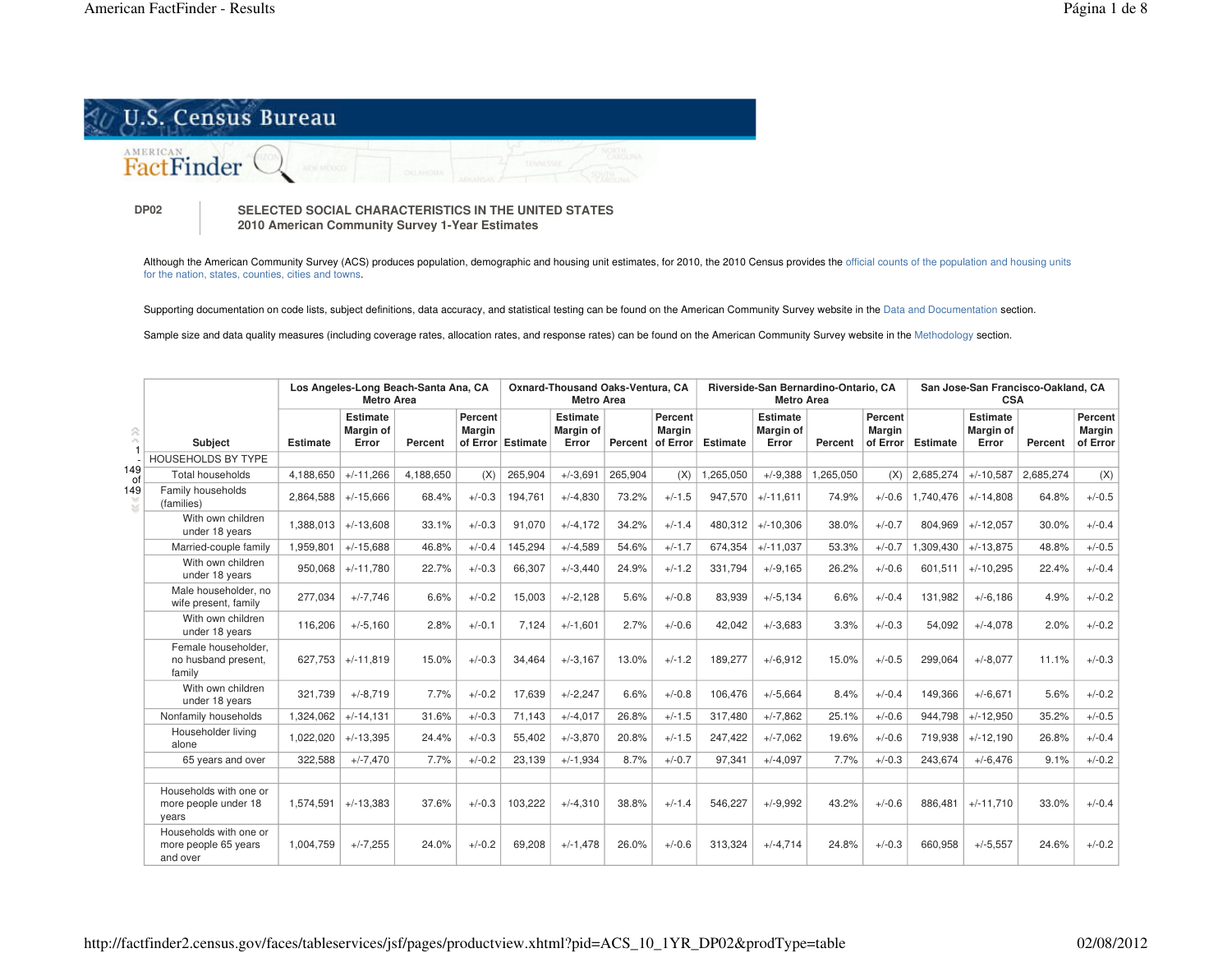|                                                                                   |                 | Los Angeles-Long Beach-Santa Ana, CA<br><b>Metro Area</b> |            | Oxnard-Thousand Oaks-Ventura, CA<br><b>Metro Area</b> |                   |                                       |         | Riverside-San Bernardino-Ontario, CA<br><b>Metro Area</b> |                 |                                              | San Jose-San Francisco-Oakland, CA<br><b>CSA</b> |                               |           |                                              |           |                                      |
|-----------------------------------------------------------------------------------|-----------------|-----------------------------------------------------------|------------|-------------------------------------------------------|-------------------|---------------------------------------|---------|-----------------------------------------------------------|-----------------|----------------------------------------------|--------------------------------------------------|-------------------------------|-----------|----------------------------------------------|-----------|--------------------------------------|
| Subject                                                                           | <b>Estimate</b> | <b>Estimate</b><br>Margin of<br>Error                     | Percent    | Percent<br><b>Margin</b>                              | of Error Estimate | <b>Estimate</b><br>Margin of<br>Error |         | Percent<br><b>Margin</b><br>Percent of Error              | <b>Estimate</b> | <b>Estimate</b><br><b>Margin of</b><br>Error | Percent                                          | Percent<br>Margin<br>of Error | Estimate  | <b>Estimate</b><br><b>Margin of</b><br>Error | Percent   | Percent<br><b>Margin</b><br>of Error |
|                                                                                   |                 |                                                           |            |                                                       |                   |                                       |         |                                                           |                 |                                              |                                                  |                               |           |                                              |           |                                      |
| Average household size                                                            | 3.01            | $+/-0.01$                                                 | (X)        | (X)                                                   | 3.05              | $+/-0.03$                             | (X)     | (X)                                                       | 3.30            | $+/-0.02$                                    | (X)                                              | (X)                           | 2.74      | $+/-0.01$                                    | (X)       | (X)                                  |
| Average family size                                                               | 3.64            | $+/-0.02$                                                 | (X)        | (X)                                                   | 3.53              | $+/-0.06$                             | (X)     | (X)                                                       | 3.81            | $+/-0.04$                                    | (X)                                              | (X)                           | 3.36      | $+/-0.02$                                    | (X)       | (X)                                  |
| <b>RELATIONSHIP</b>                                                               |                 |                                                           |            |                                                       |                   |                                       |         |                                                           |                 |                                              |                                                  |                               |           |                                              |           |                                      |
| Population in<br>households                                                       | 12,620,455      | $+/-15,503$                                               | 12,620,455 | (X)                                                   | 811,012           | $+/-7,950$                            | 811,012 | (X)                                                       | 4,177,120       | $+/-6,213$                                   | 4,177,120                                        | (X)                           | 7,350,929 | $+/-15,981$                                  | 7,350,929 | (X)                                  |
| Householder                                                                       | 4,188,650       | $+/-11,266$                                               | 33.2%      | $+/-0.1$                                              | 265,904           | $+/-3,691$                            | 32.8%   | $+/-0.3$                                                  | 1,265,050       | $+/-9.388$                                   | 30.3%                                            | $+/-0.2$                      | 2,685,274 | $+/-10,587$                                  | 36.5%     | $+/-0.1$                             |
| Spouse                                                                            | 1,957,471       | $+/-15,680$                                               | 15.5%      | $+/-0.1$                                              | 144,817           | $+/-4,623$                            | 17.9%   | $+/-0.6$                                                  | 673,633         | $+/-11,195$                                  | 16.1%                                            | $+/-0.3$                      | 1,309,220 | $+/-13,336$                                  | 17.8%     | $+/-0.2$                             |
| Child                                                                             | 4,081,027       | $+/-23,476$                                               | 32.3%      | $+/-0.2$                                              | 273,455           | $+/-6,634$                            | 33.7%   | $+/-0.7$                                                  | 1,499,579       | $+/-13,367$                                  | 35.9%                                            | $+/-0.3$                      | 2,127,328 | $+/-16,789$                                  | 28.9%     | $+/-0.2$                             |
| Other relatives                                                                   | 1,509,850       | $+/-28,287$                                               | 12.0%      | $+/-0.2$                                              | 73,580            | $+/-6.333$                            | 9.1%    | $+/-0.8$                                                  | 486,513         | $+/-16,249$                                  | 11.6%                                            | $+/-0.4$                      | 664,520   | $+/-17,165$                                  | 9.0%      | $+/-0.2$                             |
| Nonrelatives                                                                      | 883,457         | $+/-21,025$                                               | 7.0%       | $+/-0.2$                                              | 53,256            | $+/-5,759$                            | 6.6%    | $+/-0.7$                                                  | 252,345         | $+/-11,249$                                  | 6.0%                                             | $+/-0.3$                      | 564,587   | $+/-16,352$                                  | 7.7%      | $+/-0.2$                             |
| Unmarried partner                                                                 | 275,897         | $+/-8,410$                                                | 2.2%       | $+/-0.1$                                              | 16,146            | $+/-2,681$                            | 2.0%    | $+/-0.3$                                                  | 81,428          | $+/-5,288$                                   | 1.9%                                             | $+/-0.1$                      | 176,802   | $+/-6,299$                                   | 2.4%      | $+/-0.1$                             |
| <b>MARITAL STATUS</b>                                                             |                 |                                                           |            |                                                       |                   |                                       |         |                                                           |                 |                                              |                                                  |                               |           |                                              |           |                                      |
| Males 15 years and<br>over                                                        | 5,030,847       | $+/-571$                                                  | 5,030,847  | (X)                                                   | 322,187           | $+/-645$                              | 322,187 | (X)                                                       | 1,603,172       | $+/-863$                                     | 1,603,172                                        | (X)                           | 3,005,579 | $+/-1,893$                                   | 3,005,579 | (X)                                  |
| Never married                                                                     | 2,150,657       | $+/-15,484$                                               | 42.7%      | $+/-0.3$                                              | 118,060           | $+/-3.863$                            | 36.6%   | $+/-1.2$                                                  | 601,319         | $+/-9.866$                                   | 37.5%                                            | $+/-0.6$                      | 1,163,571 | $+/-13,262$                                  | 38.7%     | $+/-0.4$                             |
| Now married, except<br>separated                                                  | 2,335,994       | $+/-15,949$                                               | 46.4%      | $+/-0.3$                                              | 167,996           | $+/-4,357$                            | 52.1%   | $+/-1.4$                                                  | 786,781         | $+/-11,833$                                  | 49.1%                                            | $+/-0.7$                      | 1,492,974 | $+/-16,618$                                  | 49.7%     | $+/-0.6$                             |
| Separated                                                                         | 104,545         | $+/-5,691$                                                | 2.1%       | $+/-0.1$                                              | 4,046             | $+/-1.092$                            | 1.3%    | $+/-0.3$                                                  | 37,986          | $+/-3,737$                                   | 2.4%                                             | $+/-0.2$                      | 45,714    | $+/-3,981$                                   | 1.5%      | $+/-0.1$                             |
| Widowed                                                                           | 96,593          | $+/-5,141$                                                | 1.9%       | $+/-0.1$                                              | 6,997             | $+/-1,110$                            | 2.2%    | $+/-0.3$                                                  | 36,341          | $+/-2,933$                                   | 2.3%                                             | $+/-0.2$                      | 63,235    | $+/-4,082$                                   | 2.1%      | $+/-0.1$                             |
| <b>Divorced</b>                                                                   | 343,058         | $+/-9,735$                                                | 6.8%       | $+/-0.2$                                              | 25,088            | $+/-2,448$                            | 7.8%    | $+/-0.8$                                                  | 140,745         | $+/-6,163$                                   | 8.8%                                             | $+/-0.4$                      | 240,085   | $+/-8,660$                                   | 8.0%      | $+/-0.3$                             |
|                                                                                   |                 |                                                           |            |                                                       |                   |                                       |         |                                                           |                 |                                              |                                                  |                               |           |                                              |           |                                      |
| Females 15 years<br>and over                                                      | 5,257,213       | $+/-728$                                                  | 5,257,213  | (X)                                                   | 330,354           | $+/-546$                              | 330,354 | (X)                                                       | 1,646,131       | $+/-644$                                     | 1,646,131                                        | (X)                           | 3,100,621 | $+/-1,800$                                   | 3,100,621 | (X)                                  |
| Never married                                                                     | 1,887,285       | $+/-13,630$                                               | 35.9%      | $+/-0.3$                                              | 94,162            | $+/-3,190$                            | 28.5%   | $+/-1.0$                                                  | 502,064         | $+/-8,940$                                   | 30.5%                                            | $+/-0.5$                      | 964,266   | $+/-10,897$                                  | 31.1%     | $+/-0.4$                             |
| Now married, except<br>separated                                                  | 2,258,820       | $+/-17,484$                                               | 43.0%      | $+/-0.3$                                              | 158,797           | $+/-5,629$                            | 48.1%   | $+/-1.7$                                                  | 772,411         | $+/-12,607$                                  | 46.9%                                            | $+/-0.8$                      | 1,476,744 | $+/-14,519$                                  | 47.6%     | $+/-0.5$                             |
| Separated                                                                         | 157,657         | $+/-6,939$                                                | 3.0%       | $+/-0.1$                                              | 7,228             | $+/-1,498$                            | 2.2%    | $+/-0.5$                                                  | 49,579          | $+/-4, 197$                                  | 3.0%                                             | $+/-0.3$                      | 66,636    | $+/-3,935$                                   | 2.1%      | $+/-0.1$                             |
| Widowed                                                                           | 411,214         | $+/-7,507$                                                | 7.8%       | $+/-0.1$                                              | 27,969            | $+/-2,273$                            | 8.5%    | $+/-0.7$                                                  | 127,388         | $+/-4,845$                                   | 7.7%                                             | $+/-0.3$                      | 249,827   | $+/-6,691$                                   | 8.1%      | $+/-0.2$                             |
| <b>Divorced</b>                                                                   | 542,237         | $+/-10,590$                                               | 10.3%      | $+/-0.2$                                              | 42,198            | $+/-3,611$                            | 12.8%   | $+/-1.1$                                                  | 194,689         | $+/-8,495$                                   | 11.8%                                            | $+/-0.5$                      | 343,148   | $+/-8.859$                                   | 11.1%     | $+/-0.3$                             |
| <b>FERTILITY</b>                                                                  |                 |                                                           |            |                                                       |                   |                                       |         |                                                           |                 |                                              |                                                  |                               |           |                                              |           |                                      |
| Number of women 15<br>to 50 years old who<br>had a birth in the past<br>12 months | 168,863         | $+/-6,792$                                                | 168,863    | (X)                                                   | 11,903            | $+/-1,959$                            | 11,903  | (X)                                                       | 61,551          | $+/-4,785$                                   | 61,551                                           | (X)                           | 96,299    | $+/-5,491$                                   | 96,299    | (X)                                  |
| Unmarried women<br>(widowed, divorced, and<br>never married)                      | 61,355          | $+/-4,107$                                                | 36.3%      | $+/-1.9$                                              | 3,495             | $+/-1,336$                            | 29.4%   | $+/-9.2$                                                  | 23,356          | $+/-2.891$                                   | 37.9%                                            | $+/-3.8$                      | 23,939    | $+/-3,350$                                   | 24.9%     | $+/-2.9$                             |
| Per 1.000 unmarried<br>women                                                      | 32              | $+/-2$                                                    | (X)        | (X)                                                   | 33                | $+/-12$                               | (X)     | (X)                                                       | 41              | $+/-5$                                       | (X)                                              | (X)                           | 24        | $+/-3$                                       | (X)       | (X)                                  |
| Per 1,000 women 15 to<br>50 years old                                             | 50              | $+/-2$                                                    | (X)        | (X)                                                   | 58                | $+/-10$                               | (X)     | (X)                                                       | 57              | $+/-4$                                       | (X)                                              | (X)                           | 51        | $+/-3$                                       | (X)       | (X)                                  |
| Per 1,000 women 15<br>to 19 years old                                             | 22              | $+/-3$                                                    | (X)        | (X)                                                   | 44                | $+/-26$                               | (X)     | (X)                                                       | 28              | $+/-8$                                       | (X)                                              | (X)                           | 13        | $+/-5$                                       | (X)       | (X)                                  |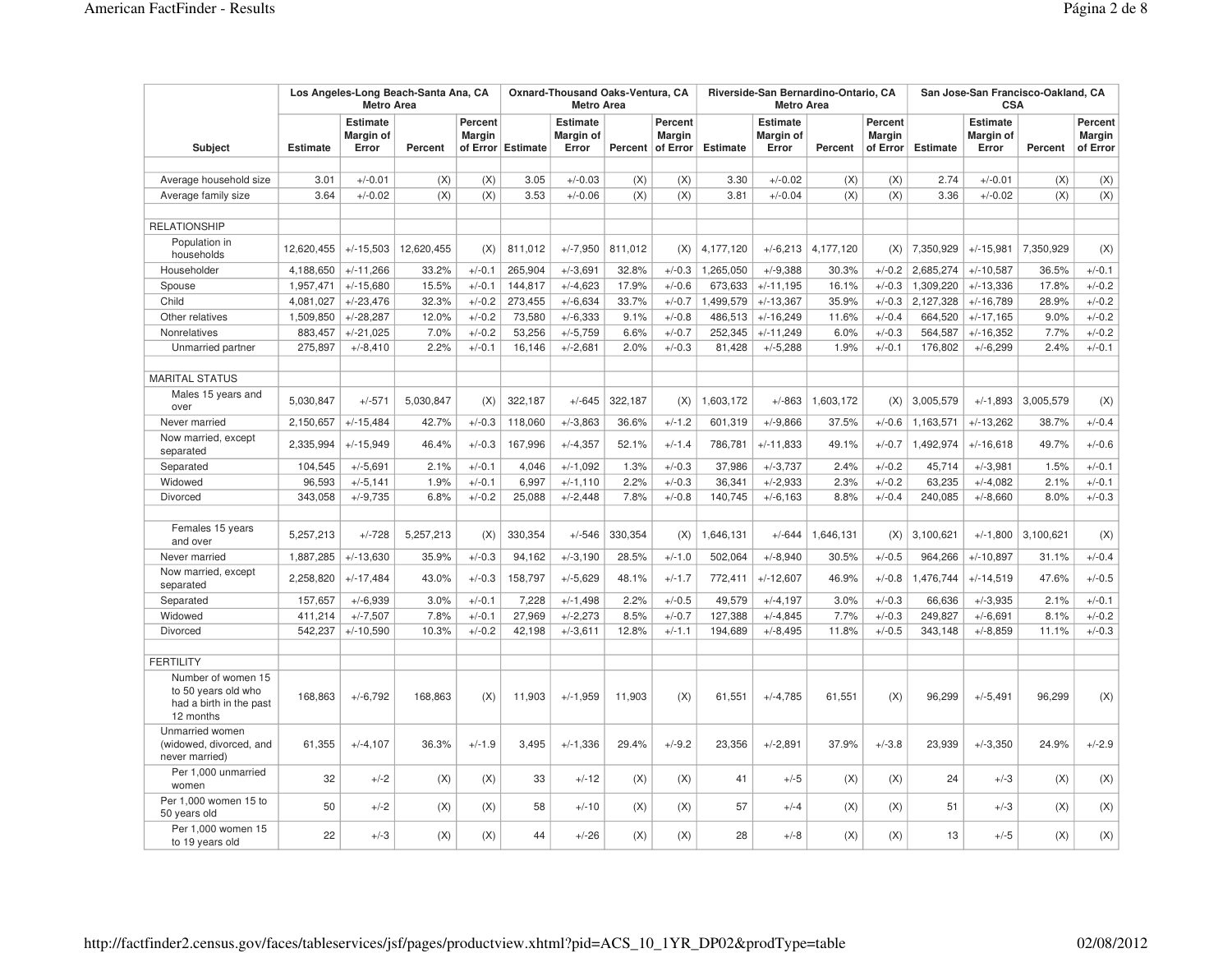|                                                                                     |                 | <b>Metro Area</b>                     | Los Angeles-Long Beach-Santa Ana, CA |                          |                   | Oxnard-Thousand Oaks-Ventura, CA<br><b>Metro Area</b> |         |                                              |                 | Riverside-San Bernardino-Ontario, CA<br><b>Metro Area</b> |           |                                      | San Jose-San Francisco-Oakland, CA<br><b>CSA</b> |                                              |           |                                      |  |
|-------------------------------------------------------------------------------------|-----------------|---------------------------------------|--------------------------------------|--------------------------|-------------------|-------------------------------------------------------|---------|----------------------------------------------|-----------------|-----------------------------------------------------------|-----------|--------------------------------------|--------------------------------------------------|----------------------------------------------|-----------|--------------------------------------|--|
| <b>Subject</b>                                                                      | <b>Estimate</b> | <b>Estimate</b><br>Margin of<br>Error | Percent                              | Percent<br><b>Margin</b> | of Error Estimate | <b>Estimate</b><br>Margin of<br>Error                 |         | Percent<br><b>Margin</b><br>Percent of Error | <b>Estimate</b> | <b>Estimate</b><br>Margin of<br>Error                     | Percent   | Percent<br><b>Margin</b><br>of Error | Estimate                                         | <b>Estimate</b><br><b>Margin of</b><br>Error | Percent   | Percent<br><b>Margin</b><br>of Error |  |
| Per 1,000 women 20<br>to 34 years old                                               | 81              | $+/-4$                                | (X)                                  | (X)                      | 92                | $+/-20$                                               | (X)     | (X)                                          | 108             | $+/-10$                                                   | (X)       | (X)                                  | 80                                               | $+/-5$                                       | (X)       | (X)                                  |  |
| Per 1,000 women 35<br>to 50 years old                                               | 29              | $+/-2$                                | (X)                                  | (X)                      | 36                | $+/-11$                                               | (X)     | (X)                                          | 21              | $+/-3$                                                    | (X)       | (X)                                  | 35                                               | $+/-4$                                       | (X)       | (X)                                  |  |
| <b>GRANDPARENTS</b>                                                                 |                 |                                       |                                      |                          |                   |                                                       |         |                                              |                 |                                                           |           |                                      |                                                  |                                              |           |                                      |  |
| Number of<br>grandparents living<br>with own<br>grandchildren under<br>18 years     | 416.375         | $+/-12,294$                           | 416,375                              | (X)                      | 23.007            | $+/-3.133$                                            | 23.007  | (X)                                          | 157,607         | $+/-7,982$                                                | 157.607   | (X)                                  | 184,063                                          | $+/-8,621$                                   | 184.063   | (X)                                  |  |
| Responsible for<br>grandchildren                                                    | 101,438         | $+/-6,423$                            | 24.4%                                | $+/-1.3$                 | 5,870             | $+/-1,765$                                            | 25.5%   | $+/-6.5$                                     | 43,039          | $+/-4,812$                                                | 27.3%     | $+/-2.5$                             | 46,485                                           | $+/-4,416$                                   | 25.3%     | $+/-1.9$                             |  |
| Years responsible for<br>grandchildren                                              |                 |                                       |                                      |                          |                   |                                                       |         |                                              |                 |                                                           |           |                                      |                                                  |                                              |           |                                      |  |
| Less than 1 year                                                                    | 20,955          | $+/-2,529$                            | 5.0%                                 | $+/-0.5$                 | 1,064             | $+/-802$                                              | 4.6%    | $+/-3.5$                                     | 8,428           | $+/-2,223$                                                | 5.3%      | $+/-1.4$                             | 10,064                                           | $+/-2,457$                                   | 5.5%      | $+/-1.3$                             |  |
| 1 or 2 years                                                                        | 23,708          | $+/-2,829$                            | 5.7%                                 | $+/-0.7$                 | 1,676             | $+/-939$                                              | 7.3%    | $+/-3.9$                                     | 12,171          | $+/-2,853$                                                | 7.7%      | $+/-1.7$                             | 12,805                                           | $+/-2,676$                                   | 7.0%      | $+/-1.4$                             |  |
| 3 or 4 years                                                                        | 14,452          | $+/-2,098$                            | 3.5%                                 | $+/-0.5$                 | 1,435             | $+/-824$                                              | 6.2%    | $+/-3.5$                                     | 5,761           | $+/-1,514$                                                | 3.7%      | $+/-0.9$                             | 10,433                                           | $+/-2,261$                                   | 5.7%      | $+/-1.2$                             |  |
| 5 or more years                                                                     | 42,323          | $+/-4,557$                            | 10.2%                                | $+/-1.0$                 | 1,695             | $+/-813$                                              | 7.4%    | $+/-3.2$                                     | 16,679          | $+/-2,481$                                                | 10.6%     | $+/-1.5$                             | 13,183                                           | $+/-2,350$                                   | 7.2%      | $+/-1.2$                             |  |
| Number of<br>grandparents<br>responsible for own<br>grandchildren under<br>18 years | 101,438         | $+/-6,423$                            | 101,438                              | (X)                      | 5,870             | $+/-1,765$                                            | 5,870   | (X)                                          | 43,039          | $+/-4,812$                                                | 43,039    | (X)                                  | 46,485                                           | $+/-4,416$                                   | 46,485    | (X)                                  |  |
| Who are female                                                                      | 63,219          | $+/-4,385$                            | 62.3%                                | $+/-1.9$                 | 3.464             | $+/-1,045$                                            | 59.0%   | $+/-7.2$                                     | 25,882          | $+/-2,823$                                                | 60.1%     | $+/-2.7$                             | 28,631                                           | $+/-2,710$                                   | 61.6%     | $+/-2.6$                             |  |
| Who are married                                                                     | 73,217          | $+/-5,377$                            | 72.2%                                | $+/-2.4$                 | 4,376             | $+/-1,618$                                            | 74.5%   | $+/-11.6$                                    | 31,470          | $+/-4,276$                                                | 73.1%     | $+/-4.3$                             | 34,434                                           | $+/-4,042$                                   | 74.1%     | $+/-4.1$                             |  |
| SCHOOL ENROLLMENT                                                                   |                 |                                       |                                      |                          |                   |                                                       |         |                                              |                 |                                                           |           |                                      |                                                  |                                              |           |                                      |  |
| Population 3 years<br>and over enrolled in<br>school                                | 3,689,635       | $+/-21,328$                           | 3,689,635                            | (X)                      | 230,361           | $+/-3.872$                                            | 230,361 | (X)                                          | 1,286,227       | $+/-10,812$                                               | 1,286,227 | (X)                                  | 1,985,677                                        | $+/-14,425$                                  | 1,985,677 | (X)                                  |  |
| Nursery school,<br>preschool                                                        | 208,361         | $+/-7,545$                            | 5.6%                                 | $+/-0.2$                 | 14,398            | $+/-1,822$                                            | 6.3%    | $+/-0.8$                                     | 60,563          | $+/-3.612$                                                | 4.7%      | $+/-0.3$                             | 126,571                                          | $+/-5,177$                                   | 6.4%      | $+/-0.2$                             |  |
| Kindergarten                                                                        | 173,833         | $+/-7,507$                            | 4.7%                                 | $+/-0.2$                 | 12,392            | $+/-1,830$                                            | 5.4%    | $+/-0.8$                                     | 67,002          | $+/-4,570$                                                | 5.2%      | $+/-0.4$                             | 97,732                                           | $+/-5,329$                                   | 4.9%      | $+/-0.3$                             |  |
| Elementary school<br>$(grades 1-8)$                                                 | 1,372,033       | $+/-8,975$                            | 37.2%                                | $+/-0.3$                 | 94,948            | $+/-2,557$                                            | 41.2%   | $+/-1.3$                                     | 538,280         | $+/-6,706$                                                | 41.8%     | $+/-0.6$                             | 726,075                                          | $+/-7,263$                                   | 36.6%     | $+/-0.4$                             |  |
| High school (grades 9-<br>12)                                                       | 805,433         | $+/-8,958$                            | 21.8%                                | $+/-0.2$                 | 50,503            | $+/-1,908$                                            | 21.9%   | $+/-0.9$                                     | 314,688         | $+/-5,661$                                                | 24.5%     | $+/-0.5$                             | 385,800                                          | $+/-6,309$                                   | 19.4%     | $+/-0.3$                             |  |
| College or graduate<br>school                                                       | 1,129,975       | $+/-18,130$                           | 30.6%                                | $+/-0.4$                 | 58,120            | $+/-3.844$                                            | 25.2%   | $+/-1.4$                                     | 305,694         | $+/-10,293$                                               | 23.8%     | $+/-0.6$                             | 649,499                                          | $+/-13,560$                                  | 32.7%     | $+/-0.5$                             |  |
| <b>EDUCATIONAL</b><br><b>ATTAINMENT</b>                                             |                 |                                       |                                      |                          |                   |                                                       |         |                                              |                 |                                                           |           |                                      |                                                  |                                              |           |                                      |  |
| Population 25 years<br>and over                                                     | 8,338,091       | $+/-885$                              | 8,338,091                            | (X)                      | 530,768           | $+/-1,254$                                            | 530,768 | (X)                                          | 2,564,671       | $+/-1,319$                                                | 2,564,671 | (X)                                  | 5,138,862                                        | $+/-2,598$                                   | 5,138,862 | (X)                                  |  |
| Less than 9th grade                                                                 | 1,086,551       | $+/-19.371$                           | 13.0%                                | $+/-0.2$                 | 51,740            | $+/-3,171$                                            | 9.7%    | $+/-0.6$                                     | 263,593         | $+/-9,790$                                                | 10.3%     | $+/-0.4$                             | 370,495                                          | $+/-10,961$                                  | 7.2%      | $+/-0.2$                             |  |
| 9th to 12th grade, no<br>diploma                                                    | 785,699         | $+/-14,861$                           | 9.4%                                 | $+/-0.2$                 | 43,514            | $+/-3,900$                                            | 8.2%    | $+/-0.7$                                     | 296,150         | $+/-7,959$                                                | 11.5%     | $+/-0.3$                             | 312,522                                          | $+/-10,241$                                  | 6.1%      | $+/-0.2$                             |  |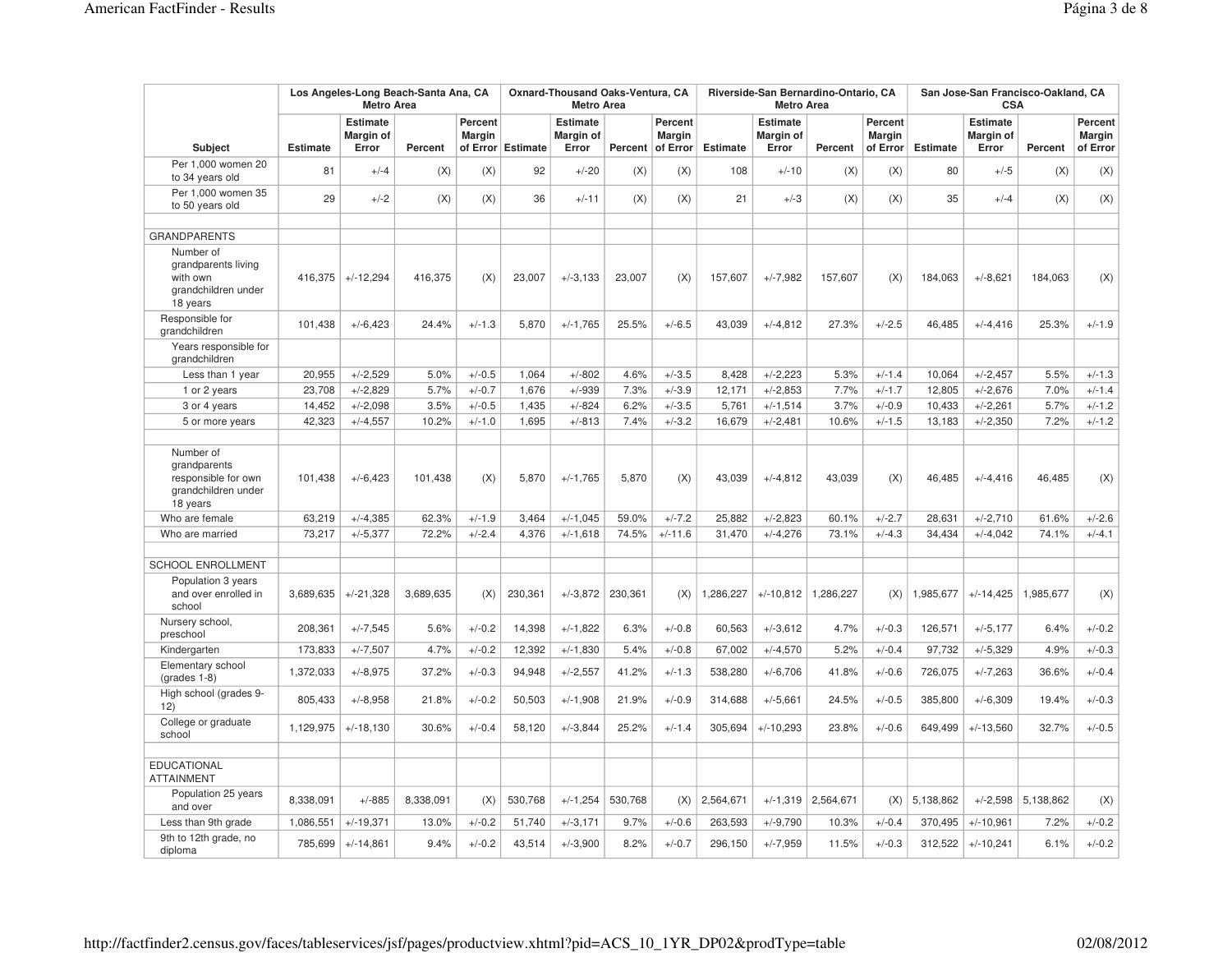|                                                                                          |                 | <b>Metro Area</b>                     | Los Angeles-Long Beach-Santa Ana, CA |                          |                   | Oxnard-Thousand Oaks-Ventura, CA<br><b>Metro Area</b> |         |                                              |                 | Riverside-San Bernardino-Ontario, CA<br><b>Metro Area</b> |                      |                                      | San Jose-San Francisco-Oakland, CA<br><b>CSA</b> |                                       |           |                                      |  |
|------------------------------------------------------------------------------------------|-----------------|---------------------------------------|--------------------------------------|--------------------------|-------------------|-------------------------------------------------------|---------|----------------------------------------------|-----------------|-----------------------------------------------------------|----------------------|--------------------------------------|--------------------------------------------------|---------------------------------------|-----------|--------------------------------------|--|
| Subject                                                                                  | <b>Estimate</b> | <b>Estimate</b><br>Margin of<br>Error | Percent                              | Percent<br><b>Margin</b> | of Error Estimate | <b>Estimate</b><br>Margin of<br>Error                 |         | Percent<br><b>Margin</b><br>Percent of Error | <b>Estimate</b> | <b>Estimate</b><br>Margin of<br>Error                     | Percent              | <b>Percent</b><br>Margin<br>of Error | <b>Estimate</b>                                  | <b>Estimate</b><br>Margin of<br>Error | Percent   | Percent<br><b>Margin</b><br>of Error |  |
| High school graduate<br>(includes equivalency)                                           | 1,651,370       | $+/-20.078$                           | 19.8%                                | $+/-0.2$                 | 99,667            | $+/-5,170$                                            | 18.8%   | $+/-1.0$                                     | 655,525         | $+/-12.858$                                               | 25.6%                | $+/-0.5$                             | 918,673                                          | $+/-15,930$                           | 17.9%     | $+/-0.3$                             |  |
| Some college, no<br>degree                                                               | 1,660,115       | $+/-20,094$                           | 19.9%                                | $+/-0.2$                 | 129,449           | $+/-5,269$                                            | 24.4%   | $+/-1.0$                                     | 653,880         | $+/-11.660$                                               | 25.5%                | $+/-0.5$                             | 1,040,901                                        | $+/-15,774$                           | 20.3%     | $+/-0.3$                             |  |
| Associate's degree                                                                       | 573,320         | $+/-10,535$                           | 6.9%                                 | $+/-0.1$                 | 42,827            | $+/-3,583$                                            | 8.1%    | $+/-0.7$                                     | 195,860         | $+/-7,326$                                                | 7.6%                 | $+/-0.3$                             | 367,961                                          | $+/-9,881$                            | 7.2%      | $+/-0.2$                             |  |
| Bachelor's degree                                                                        | 1,688,695       | $+/-19,159$                           | 20.3%                                | $+/-0.2$                 | 103,029           | $+/-4,344$                                            | 19.4%   | $+/-0.8$                                     | 322,255         | $+/-8,468$                                                | 12.6%                | $+/-0.3$                             | 1,284,715                                        | $+/-15,243$                           | 25.0%     | $+/-0.3$                             |  |
| Graduate or<br>professional degree                                                       | 892,341         | $+/-13,331$                           | 10.7%                                | $+/-0.2$                 | 60,542            | $+/-3,579$                                            | 11.4%   | $+/-0.7$                                     | 177,408         | $+/-6,951$                                                | 6.9%                 | $+/-0.3$                             | 843,595                                          | $+/-14,608$                           | 16.4%     | $+/-0.3$                             |  |
| Percent high school<br>graduate or higher                                                | (X)             | (X)                                   | 77.5%                                | $+/-0.3$                 | (X)               | (X)                                                   | 82.1%   | $+/-0.8$                                     | (X)             | (X)                                                       | 78.2%                | $+/-0.5$                             | (X)                                              | (X)                                   | 86.7%     | $+/-0.3$                             |  |
| Percent bachelor's<br>degree or higher                                                   | (X)             | (X)                                   | 31.0%                                | $+/-0.3$                 | (X)               | (X)                                                   | 30.8%   | $+/-0.9$                                     | (X)             | (X)                                                       | 19.5%                | $+/-0.4$                             | (X)                                              | (X)                                   | 41.4%     | $+/-0.4$                             |  |
| <b>VETERAN STATUS</b>                                                                    |                 |                                       |                                      |                          |                   |                                                       |         |                                              |                 |                                                           |                      |                                      |                                                  |                                       |           |                                      |  |
| Civilian population 18<br>years and over                                                 | 9,702,573       | $+/-1,412$                            | 9,702,573                            | (X)                      | 609,333           | $+/-1,617$                                            | 609,333 | (X)                                          | 3,006,427       | $+/-3.615$                                                | 3,006,427            | (X)                                  | 5,818,503                                        | $+/-1,677$                            | 5,818,503 | (X)                                  |  |
| Civilian veterans                                                                        | 472,079         | $+/-9,026$                            | 4.9%                                 | $+/-0.1$                 | 50,408            | $+/-2,929$                                            | 8.3%    | $+/-0.5$                                     | 241,889         | $+/-8,284$                                                | 8.0%                 | $+/-0.3$                             | 377,763                                          | $+/-7,482$                            | 6.5%      | $+/-0.1$                             |  |
| <b>DISABILITY STATUS OF</b><br>THE CIVILIAN<br>NONINSTITUTIONALIZED<br><b>POPULATION</b> |                 |                                       |                                      |                          |                   |                                                       |         |                                              |                 |                                                           |                      |                                      |                                                  |                                       |           |                                      |  |
| <b>Total Civilian</b><br>Noninstitutionalized<br>Population                              | 12,755,004      | $+/-7,965$                            | 12,755,004                           | (X)                      | 816,034           | $+/-2.939$                                            | 816,034 | (X)                                          | 4,188,254       | $+/-4,591$                                                | 4,188,254            | (X)                                  | 7,417,403                                        | $+/-9,728$                            | 7,417,403 | (X)                                  |  |
| With a disability                                                                        | 1,124,691       | $+/-19,174$                           | 8.8%                                 | $+/-0.1$                 | 77,214            | $+/-4,991$                                            | 9.5%    | $+/-0.6$                                     | 433,346         | $+/-9,105$                                                | 10.3%                | $+/-0.2$                             | 667,904                                          | $+/-13,611$                           | 9.0%      | $+/-0.2$                             |  |
|                                                                                          |                 |                                       |                                      |                          |                   |                                                       |         |                                              |                 |                                                           |                      |                                      |                                                  |                                       |           |                                      |  |
| Under 18 years                                                                           | 3,131,925       | $+/-4,925$                            | 3,131,925                            | (X)                      | 211,292           | $+/-1,454$                                            | 211,292 | (X)                                          | 1,218,997       | $+/-997$                                                  | 1,218,997            | (X)                                  | 1,660,397                                        | $+/-1,997$                            | 1,660,397 | (X)                                  |  |
| With a disability                                                                        | 84,670          | $+/-5,294$                            | 2.7%                                 | $+/-0.2$                 | 6,295             | $+/-1,474$                                            | 3.0%    | $+/-0.7$                                     | 38,573          | $+/-3,785$                                                | 3.2%                 | $+/-0.3$                             | 43,565                                           | $+/-4, 131$                           | 2.6%      | $+/-0.2$                             |  |
| 18 to 64 years                                                                           | 8,235,046       | $+/-5,921$                            | 8,235,046                            | (X)                      | 509,733           | $+/-2,336$                                            | 509,733 | (X)                                          | 2,531,756       |                                                           | $+/-4,735$ 2,531,756 | (X)                                  | 4,854,118                                        | $+/-9,044$                            | 4,854,118 | (X)                                  |  |
| With a disability                                                                        | 533,771         | $+/-13,560$                           | 6.5%                                 | $+/-0.2$                 | 38,309            | $+/-3,787$                                            | 7.5%    | $+/-0.7$                                     | 226,066         | $+/-6,604$                                                | 8.9%                 | $+/-0.3$                             | 313,475                                          | $+/-10,482$                           | 6.5%      | $+/-0.2$                             |  |
|                                                                                          |                 |                                       |                                      |                          |                   |                                                       |         |                                              |                 |                                                           |                      |                                      |                                                  |                                       |           |                                      |  |
| 65 years and over                                                                        | 1,388,033       | $+/-4,050$                            | 1,388,033                            | (X)                      | 95,009            | $+/-782$                                              | 95,009  | (X)                                          | 437,501         | $+/-1,332$                                                | 437,501              | (X)                                  | 902,888                                          | $+/-3,602$                            | 902,888   | (X)                                  |  |
| With a disability                                                                        | 506,250         | $+/-8,947$                            | 36.5%                                | $+/-0.6$                 | 32,610            | $+/-2,155$                                            | 34.3%   | $+/-2.2$                                     | 168,707         | $+/-5,424$                                                | 38.6%                | $+/-1.2$                             | 310,864                                          | $+/-6,438$                            | 34.4%     | $+/-0.7$                             |  |
| <b>RESIDENCE 1 YEAR</b><br>AGO                                                           |                 |                                       |                                      |                          |                   |                                                       |         |                                              |                 |                                                           |                      |                                      |                                                  |                                       |           |                                      |  |
| Population 1 year and<br>over                                                            | 12,703,360      | $+/-5,660$                            | 12,703,360                           | (X)                      | 816,701           | $+/-1,513$                                            | 816,701 | (X)                                          | 4,189,848       | $+/-4,057$                                                | 4,189,848            | (X)                                  | 7,406,494                                        | $+/-4.128$                            | 7,406,494 | (X)                                  |  |
| Same house                                                                               | 10,830,717      | $+/-42,757$                           | 85.3%                                | $+/-0.3$                 | 686,967           | $+/-12,747$                                           | 84.1%   | $+/-1.6$                                     | 3,427,604       | $+/-29,083$                                               | 81.8%                | $+/-0.7$                             | 6,221,824                                        | $+/-31,418$                           | 84.0%     | $+/-0.4$                             |  |
| Different house in the<br>U.S.                                                           | 1,787,875       | $+/-41,074$                           | 14.1%                                | $+/-0.3$                 | 124,290           | $+/-12,478$                                           | 15.2%   | $+/-1.5$                                     | 741,300         | $+/-27,117$                                               | 17.7%                | $+/-0.7$                             | 1,115,154                                        | $+/-30,395$                           | 15.1%     | $+/-0.4$                             |  |
| Same county                                                                              | 1,470,609       | $+/-36,515$                           | 11.6%                                | $+/-0.3$                 | 83,041            | $+/-9,660$                                            | 10.2%   | $+/-1.2$                                     | 496,053         | $+/-22,627$                                               | 11.8%                | $+/-0.5$                             | 768,248                                          | $+/-23,759$                           | 10.4%     | $+/-0.3$                             |  |
| Different county                                                                         | 317,266         | $+/-14,770$                           | 2.5%                                 | $+/-0.1$                 | 41,249            | $+/-8,361$                                            | 5.1%    | $+/-1.0$                                     | 245,247         | $+/-15,901$                                               | 5.9%                 | $+/-0.4$                             | 346,906                                          | $+/-16,427$                           | 4.7%      | $+/-0.2$                             |  |
| Same state                                                                               | 195,540         | $+/-13,342$                           | 1.5%                                 | $+/-0.1$                 | 28,168            | $+/-7,771$                                            | 3.4%    | $+/-1.0$                                     | 189,002         | $+/-12,557$                                               | 4.5%                 | $+/-0.3$                             | 264,909                                          | $+/-14,409$                           | 3.6%      | $+/-0.2$                             |  |
| Different state                                                                          | 121,726         | $+/-7,643$                            | 1.0%                                 | $+/-0.1$                 | 13,081            | $+/-2,930$                                            | 1.6%    | $+/-0.4$                                     | 56,245          | $+/-7,390$                                                | 1.3%                 | $+/-0.2$                             | 81,997                                           | $+/-6,969$                            | 1.1%      | $+/-0.1$                             |  |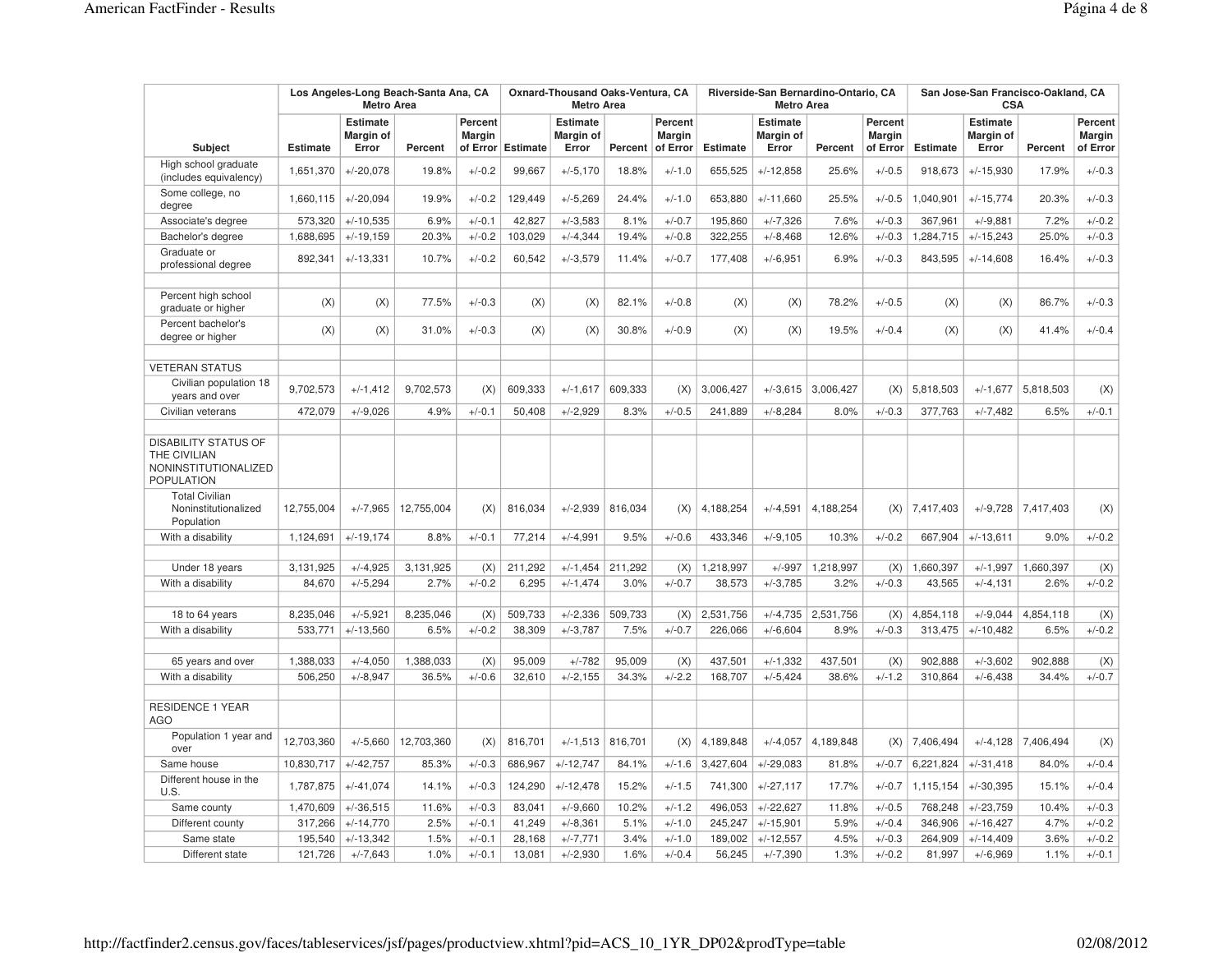|                                                                                       |                 | <b>Metro Area</b>                     | Los Angeles-Long Beach-Santa Ana, CA |                                      |                 | Oxnard-Thousand Oaks-Ventura, CA<br><b>Metro Area</b> |         |                                      |                 | Riverside-San Bernardino-Ontario, CA<br><b>Metro Area</b> |           |                                      | San Jose-San Francisco-Oakland, CA<br><b>CSA</b> |                                       |                       |                                      |  |
|---------------------------------------------------------------------------------------|-----------------|---------------------------------------|--------------------------------------|--------------------------------------|-----------------|-------------------------------------------------------|---------|--------------------------------------|-----------------|-----------------------------------------------------------|-----------|--------------------------------------|--------------------------------------------------|---------------------------------------|-----------------------|--------------------------------------|--|
| Subject                                                                               | <b>Estimate</b> | <b>Estimate</b><br>Margin of<br>Error | Percent                              | Percent<br><b>Margin</b><br>of Error | <b>Estimate</b> | <b>Estimate</b><br>Margin of<br>Error                 | Percent | Percent<br><b>Margin</b><br>of Error | <b>Estimate</b> | <b>Estimate</b><br>Margin of<br>Error                     | Percent   | Percent<br><b>Margin</b><br>of Error | <b>Estimate</b>                                  | <b>Estimate</b><br>Margin of<br>Error | Percent               | Percent<br><b>Margin</b><br>of Error |  |
| Abroad                                                                                | 84,768          | $+/-7,734$                            | 0.7%                                 | $+/-0.1$                             | 5,444           | $+/-1,935$                                            | 0.7%    | $+/-0.2$                             | 20,944          | $+/-3,794$                                                | 0.5%      | $+/-0.1$                             | 69,516                                           | $+/-6,650$                            | 0.9%                  | $+/-0.1$                             |  |
|                                                                                       |                 |                                       |                                      |                                      |                 |                                                       |         |                                      |                 |                                                           |           |                                      |                                                  |                                       |                       |                                      |  |
| PLACE OF BIRTH                                                                        |                 |                                       |                                      |                                      |                 |                                                       |         |                                      |                 |                                                           |           |                                      |                                                  |                                       |                       |                                      |  |
| <b>Total population</b>                                                               | 12,849,383      | $***$ ***                             | 12,849,383                           | (X)                                  | 825,706         | $*****$                                               | 825,706 | (X)                                  | 4,245,773       | $*****$                                                   | 4,245,773 | (X)                                  | 7,487,912                                        | $***$ ***                             | 7,487,912             | (X)                                  |  |
| <b>Native</b>                                                                         | 8,440,985       | $+/-33,835$                           | 65.7%                                | $+/-0.3$                             | 635,731         | $+/-6,136$                                            | 77.0%   | $+/-0.7$                             | 3,313,202       | $+/-16,849$                                               | 78.0%     | $+/-0.4$                             | 5,269,400                                        | $+/-25,454$                           | 70.4%                 | $+/-0.3$                             |  |
| <b>Born in United States</b>                                                          | 8,318,104       | $+/-33,237$                           | 64.7%                                | $+/-0.3$                             | 624,764         | $+/-6.354$                                            | 75.7%   | $+/-0.8$                             | 3,259,144       | $+/-17,549$                                               | 76.8%     | $+/-0.4$                             | 5,153,472                                        | $+/-26,417$                           | 68.8%                 | $+/-0.4$                             |  |
| State of residence                                                                    | 6,350,958       | $+/-33.859$                           | 49.4%                                | $+/-0.3$                             | 463,031         | $+/-7,918$                                            | 56.1%   | $+/-1.0$                             | 2,499,972       | $+/-20.058$                                               | 58.9%     | $+/-0.5$                             | 3,751,860                                        | $+/-30,219$                           | 50.1%                 | $+/-0.4$                             |  |
| Different state                                                                       | 1,967,146       | $+/-22,920$                           | 15.3%                                | $+/-0.2$                             | 161,733         | $+/-5.642$                                            | 19.6%   | $+/-0.7$                             | 759,172         | $+/-14.936$                                               | 17.9%     | $+/-0.4$                             | 1,401,612                                        | $+/-18.039$                           | 18.7%                 | $+/-0.2$                             |  |
| Born in Puerto Rico,<br>U.S. Island areas, or<br>born abroad to<br>American parent(s) | 122,881         | $+/-5,418$                            | 1.0%                                 | $+/-0.1$                             | 10,967          | $+/-1,938$                                            | 1.3%    | $+/-0.2$                             | 54,058          | $+/-5,145$                                                | 1.3%      | $+/-0.1$                             | 115,928                                          | $+/-6,805$                            | 1.5%                  | $+/-0.1$                             |  |
| Foreign born                                                                          | 4,408,398       | $+/-33.835$                           | 34.3%                                | $+/-0.3$                             | 189,975         | $+/-6,136$                                            | 23.0%   | $+/-0.7$                             | 932,571         | $+/-16,849$                                               | 22.0%     | $+/-0.4$                             | 2,218,512                                        | $+/-25,453$                           | 29.6%                 | $+/-0.3$                             |  |
|                                                                                       |                 |                                       |                                      |                                      |                 |                                                       |         |                                      |                 |                                                           |           |                                      |                                                  |                                       |                       |                                      |  |
| <b>U.S. CITIZENSHIP</b><br><b>STATUS</b>                                              |                 |                                       |                                      |                                      |                 |                                                       |         |                                      |                 |                                                           |           |                                      |                                                  |                                       |                       |                                      |  |
| Foreign-born<br>population                                                            | 4,408,398       | $+/-33.835$                           | 4,408,398                            | (X)                                  | 189,975         | $+/-6,136$                                            | 189,975 | (X)                                  | 932,571         | $+/-16.849$                                               | 932,571   | (X)                                  | 2,218,512                                        | $+/-25,453$                           | 2,218,512             | (X)                                  |  |
| Naturalized U.S. citizen                                                              | 2,055,719       | $+/-26,629$                           | 46.6%                                | $+/-0.5$                             | 81,242          | $+/-5,415$                                            | 42.8%   | $+/-2.7$                             | 385,037         | $+/-9.414$                                                | 41.3%     | $+/-1.1$                             | 1,138,544                                        | $+/-17,933$                           | 51.3%                 | $+/-0.8$                             |  |
| Not a U.S. citizen                                                                    | 2,352,679       | $+/-31,843$                           | 53.4%                                | $+/-0.5$                             | 108,733         | $+/-6,520$                                            | 57.2%   | $+/-2.7$                             | 547,534         | $+/-17,019$                                               | 58.7%     | $+/-1.1$                             | 1,079,968                                        | $+/-25.988$                           | 48.7%                 | $+/-0.8$                             |  |
|                                                                                       |                 |                                       |                                      |                                      |                 |                                                       |         |                                      |                 |                                                           |           |                                      |                                                  |                                       |                       |                                      |  |
| YEAR OF ENTRY                                                                         |                 |                                       |                                      |                                      |                 |                                                       |         |                                      |                 |                                                           |           |                                      |                                                  |                                       |                       |                                      |  |
| Population born<br>outside the United<br><b>States</b>                                | 4,531,279       | $+/-33,237$                           | 4,531,279                            | (X)                                  | 200,942         | $+/-6,354$                                            | 200,942 | (X)                                  | 986,629         | $+/-17,549$                                               | 986,629   | (X)                                  | 2,334,440                                        | $+/-26,417$                           | 2,334,440             | (X)                                  |  |
| <b>Native</b>                                                                         | 122,881         | $+/-5,418$                            | 122,881                              | (X)                                  | 10.967          | $+/-1,938$                                            | 10,967  | (X)                                  | 54,058          | $+/-5,145$                                                | 54,058    | (X)                                  | 115,928                                          | $+/-6,805$                            | 115,928               | (X)                                  |  |
| Entered 2000 or later                                                                 | 30,173          | $+/-3.080$                            | 24.6%                                | $+/-2.1$                             | 2.655           | $+/-1.051$                                            | 24.2%   | $+/-8.0$                             | 13,713          | $+/-2.945$                                                | 25.4%     | $+/-4.4$                             | 26.842                                           | $+/-2,979$                            | 23.2%                 | $+/-2.2$                             |  |
| Entered before 2000                                                                   | 92,708          | $+/-4,511$                            | 75.4%                                | $+/-2.1$                             | 8,312           | $+/-1,602$                                            | 75.8%   | $+/-8.0$                             | 40,345          | $+/-4,082$                                                | 74.6%     | $+/-4.4$                             | 89,086                                           | $+/-5,886$                            | 76.8%                 | $+/-2.2$                             |  |
|                                                                                       |                 |                                       |                                      |                                      |                 |                                                       |         |                                      |                 |                                                           |           |                                      |                                                  |                                       |                       |                                      |  |
| Foreign born                                                                          | 4,408,398       | $+/-33,835$                           | 4,408,398                            | (X)                                  | 189,975         | $+/-6,136$                                            | 189,975 | (X)                                  | 932,571         | $+/-16,849$                                               | 932,571   | (X)                                  | 2,218,512                                        |                                       | $+/-25,453$ 2,218,512 | (X)                                  |  |
| Entered 2000 or later                                                                 | 1,138,818       | $+/-26,638$                           | 25.8%                                | $+/-0.5$                             | 50,623          | $+/-5,604$                                            | 26.6%   | $+/-2.7$                             | 224,192         | $+/-14,581$                                               | 24.0%     | $+/-1.4$                             | 704,014                                          | $+/-22,597$                           | 31.7%                 | $+/-0.9$                             |  |
| Entered before 2000                                                                   | 3,269,580       | $+/-28,343$                           | 74.2%                                | $+/-0.5$                             | 139,352         | $+/-6,036$                                            | 73.4%   | $+/-2.7$                             | 708,379         | $+/-15,328$                                               | 76.0%     | $+/-1.4$                             | 1,514,498                                        | $+/-22,483$                           | 68.3%                 | $+/-0.9$                             |  |
|                                                                                       |                 |                                       |                                      |                                      |                 |                                                       |         |                                      |                 |                                                           |           |                                      |                                                  |                                       |                       |                                      |  |
| <b>WORLD REGION OF</b><br><b>BIRTH OF FOREIGN</b><br><b>BORN</b>                      |                 |                                       |                                      |                                      |                 |                                                       |         |                                      |                 |                                                           |           |                                      |                                                  |                                       |                       |                                      |  |
| Foreign-born<br>population, excluding<br>population born at<br>sea                    | 4,408,398       | $+/-33,835$                           | 4,408,398                            | (X)                                  | 189,975         | $+/-6,136$                                            | 189,975 | (X)                                  | 932,571         | $+/-16.849$                                               | 932,571   | (X)                                  | 2,218,452                                        |                                       | $+/-25,438$ 2,218,452 | (X)                                  |  |
| Europe                                                                                | 223,753         | $+/-9.783$                            | 5.1%                                 | $+/-0.2$                             | 14,191          | $+/-1,990$                                            | 7.5%    | $+/-1.0$                             | 38,350          | $+/-3,181$                                                | 4.1%      | $+/-0.3$                             | 200,037                                          | $+/-9,140$                            | 9.0%                  | $+/-0.4$                             |  |
| Asia                                                                                  | 1,568,554       | $+/-18,604$                           | 35.6%                                | $+/-0.3$                             | 42,629          | $+/-3.042$                                            | 22.4%   | $+/-1.7$                             | 186,886         | $+/-5,825$                                                | 20.0%     | $+/-0.6$                             | 1,178,296                                        | $+/-14,033$                           | 53.1%                 | $+/-0.5$                             |  |
| Africa                                                                                | 68,390          | $+/-6,870$                            | 1.6%                                 | $+/-0.2$                             | 1,077           | $+/-565$                                              | 0.6%    | $+/-0.3$                             | 13,675          | $+/-3.081$                                                | 1.5%      | $+/-0.3$                             | 38,510                                           | $+/-4,841$                            | 1.7%                  | $+/-0.2$                             |  |
| Oceania                                                                               | 18,298          | $+/-3,475$                            | 0.4%                                 | $+/-0.1$                             | 726             | $+/-353$                                              | 0.4%    | $+/-0.2$                             | 4,401           | $+/-1,529$                                                | 0.5%      | $+/-0.2$                             | 26,721                                           | $+/-4, 121$                           | 1.2%                  | $+/-0.2$                             |  |
| Latin America                                                                         | 2,486,905       | $+/-23,564$                           | 56.4%                                | $+/-0.4$                             | 127,584         | $+/-6,168$                                            | 67.2%   | $+/-1.9$                             | 675,068         | $+/-15,326$                                               | 72.4%     | $+/-0.8$                             | 741,613                                          | $+/-16,601$                           | 33.4%                 | $+/-0.6$                             |  |
| Northern America                                                                      | 42,498          | $+/-3,744$                            | 1.0%                                 | $+/-0.1$                             | 3,768           | $+/-1,062$                                            | 2.0%    | $+/-0.6$                             | 14,191          | $+/-1,958$                                                | 1.5%      | $+/-0.2$                             | 33,275                                           | $+/-3,062$                            | 1.5%                  | $+/-0.1$                             |  |
|                                                                                       |                 |                                       |                                      |                                      |                 |                                                       |         |                                      |                 |                                                           |           |                                      |                                                  |                                       |                       |                                      |  |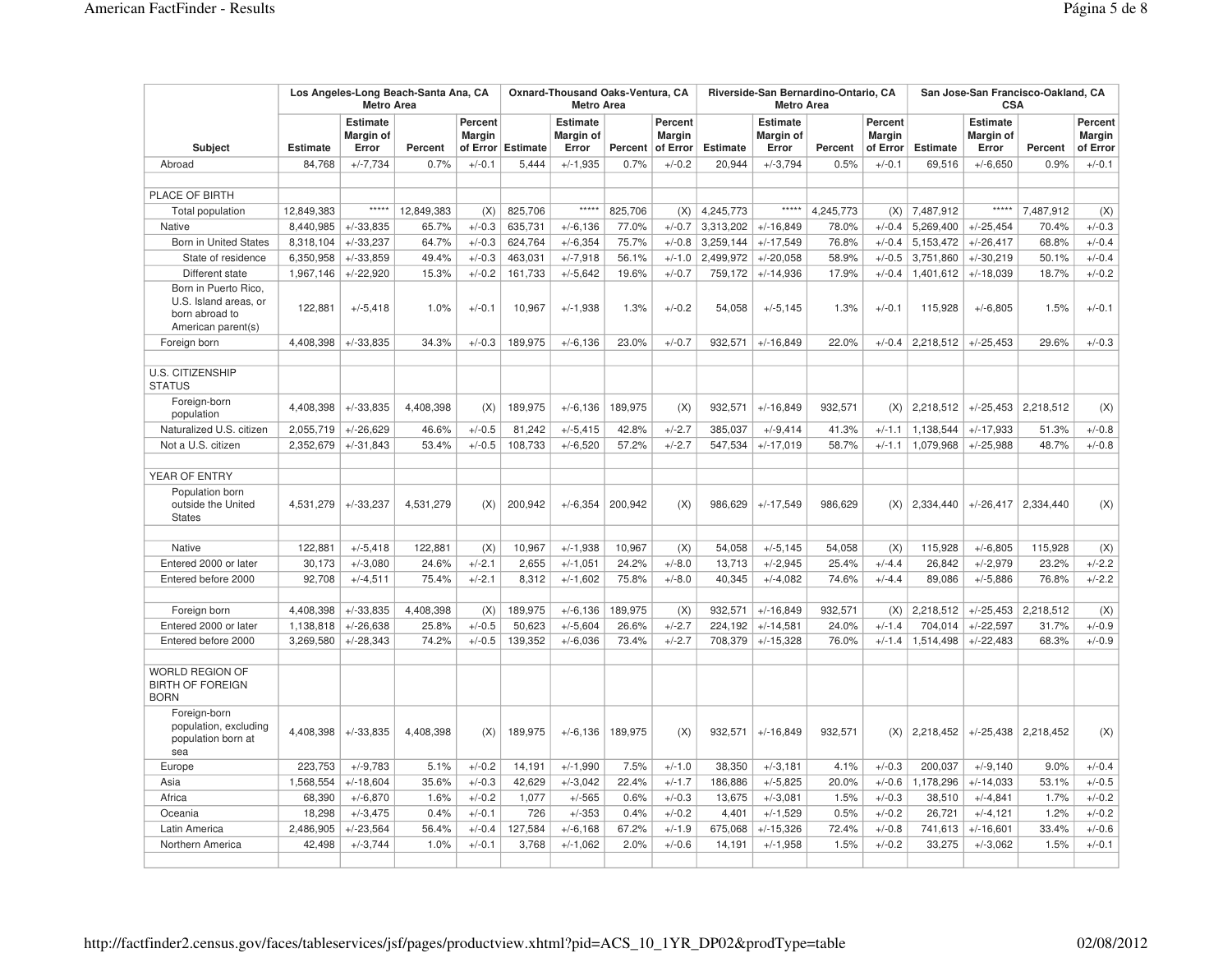|                                          | Los Angeles-Long Beach-Santa Ana, CA |                                       | Oxnard-Thousand Oaks-Ventura, CA<br><b>Metro Area</b> |                          |                   |                                       | Riverside-San Bernardino-Ontario, CA<br><b>Metro Area</b> |                                      |                 | San Jose-San Francisco-Oakland, CA<br><b>CSA</b> |           |                                      |                 |                                              |           |                                      |
|------------------------------------------|--------------------------------------|---------------------------------------|-------------------------------------------------------|--------------------------|-------------------|---------------------------------------|-----------------------------------------------------------|--------------------------------------|-----------------|--------------------------------------------------|-----------|--------------------------------------|-----------------|----------------------------------------------|-----------|--------------------------------------|
| <b>Subject</b>                           | <b>Estimate</b>                      | <b>Estimate</b><br>Margin of<br>Error | Percent                                               | Percent<br><b>Margin</b> | of Error Estimate | <b>Estimate</b><br>Margin of<br>Error | Percent                                                   | Percent<br><b>Margin</b><br>of Error | <b>Estimate</b> | <b>Estimate</b><br><b>Margin of</b><br>Error     | Percent   | Percent<br><b>Margin</b><br>of Error | <b>Estimate</b> | <b>Estimate</b><br><b>Margin of</b><br>Error | Percent   | Percent<br><b>Margin</b><br>of Error |
| <b>LANGUAGE SPOKEN AT</b><br><b>HOME</b> |                                      |                                       |                                                       |                          |                   |                                       |                                                           |                                      |                 |                                                  |           |                                      |                 |                                              |           |                                      |
| Population 5 years<br>and over           | 12,012,590                           | $+/-423$                              | 12,012,590                                            | (X)                      | 770,226           | $+/-342$                              | 770,226                                                   | (X)                                  | 3,923,554       | $+/-1,003$                                       | 3,923,554 | (X)                                  | 7,021,340       | $+/-1,434$                                   | 7,021,340 | (X)                                  |
| English only                             | 5,474,938                            | $+/-32.528$                           | 45.6%                                                 | $+/-0.3$                 | 478,377           | $+/-8,323$                            | 62.1%                                                     | $+/-1.1$                             | 2,321,814       | $+/-26,425$                                      | 59.2%     | $+/-0.7$                             | 4,141,932       | $+/-24.867$                                  | 59.0%     | $+/-0.4$                             |
| Language other than<br>English           | 6,537,652                            | $+/-32,505$                           | 54.4%                                                 | $+/-0.3$                 | 291,849           | $+/-8,325$                            | 37.9%                                                     | $+/-1.1$                             | 1,601,740       | $+/-26,473$                                      | 40.8%     | $+/-0.7$                             | 2,879,408       | $+/-24,522$                                  | 41.0%     | $+/-0.4$                             |
| Speak English less<br>than "very well"   | 3,072,442                            | $+/-29.905$                           | 25.6%                                                 | $+/-0.2$                 | 134,138           | $+/-5.856$                            | 17.4%                                                     | $+/-0.8$                             | 670,385         | $+/-17,776$                                      | 17.1%     | $+/-0.5$                             | 1,273,793       | $+/-23,212$                                  | 18.1%     | $+/-0.3$                             |
| Spanish                                  | 4,413,590                            | $+/-23,706$                           | 36.7%                                                 | $+/-0.2$                 | 232,261           | $+/-7,741$                            | 30.2%                                                     | $+/-1.0$                             | 1,340,337       | $+/-23,366$                                      | 34.2%     | $+/-0.6$                             | 1,253,315       | $+/-16,579$                                  | 17.9%     | $+/-0.2$                             |
| Speak English less<br>than "very well"   | 2,090,955                            | $+/-25,471$                           | 17.4%                                                 | $+/-0.2$                 | 115,130           | $+/-5,709$                            | 14.9%                                                     | $+/-0.7$                             | 574,379         | $+/-16,316$                                      | 14.6%     | $+/-0.4$                             | 585,492         | $+/-17,600$                                  | 8.3%      | $+/-0.3$                             |
| Other Indo-European<br>languages         | 598,035                              | $+/-17,224$                           | 5.0%                                                  | $+/-0.1$                 | 20,849            | $+/-4,034$                            | 2.7%                                                      | $+/-0.5$                             | 69,267          | $+/-6.987$                                       | 1.8%      | $+/-0.2$                             | 412,381         | $+/-15,538$                                  | 5.9%      | $+/-0.2$                             |
| Speak English less<br>than "very well"   | 224,526                              | $+/-10,449$                           | 1.9%                                                  | $+/-0.1$                 | 4,371             | $+/-1,608$                            | 0.6%                                                      | $+/-0.2$                             | 17,120          | $+/-2,580$                                       | 0.4%      | $+/-0.1$                             | 104,353         | $+/-7,623$                                   | 1.5%      | $+/-0.1$                             |
| Asian and Pacific<br>Islander languages  | 1,401,304                            | $+/-16,815$                           | 11.7%                                                 | $+/-0.1$                 | 33.044            | $+/-2,790$                            | 4.3%                                                      | $+/-0.4$                             | 164,849         | $+/-6,809$                                       | 4.2%      | $+/-0.2$                             | 1,138,456       | $+/-17,083$                                  | 16.2%     | $+/-0.2$                             |
| Speak English less<br>than "very well"   | 719,062                              | $+/-11,892$                           | 6.0%                                                  | $+/-0.1$                 | 13.210            | $+/-1.507$                            | 1.7%                                                      | $+/-0.2$                             | 70,581          | $+/-5,303$                                       | 1.8%      | $+/-0.1$                             | 559,805         | $+/-13,374$                                  | 8.0%      | $+/-0.2$                             |
| Other languages                          | 124,723                              | $+/-10,861$                           | 1.0%                                                  | $+/-0.1$                 | 5,695             | $+/-2,004$                            | 0.7%                                                      | $+/-0.3$                             | 27,287          | $+/-4,675$                                       | 0.7%      | $+/-0.1$                             | 75,256          | $+/-9,086$                                   | 1.1%      | $+/-0.1$                             |
| Speak English less<br>than "very well"   | 37,899                               | $+/-4,360$                            | 0.3%                                                  | $+/-0.1$                 | 1,427             | $+/-842$                              | 0.2%                                                      | $+/-0.1$                             | 8,305           | $+/-2,313$                                       | 0.2%      | $+/-0.1$                             | 24,143          | $+/-3,491$                                   | 0.3%      | $+/-0.1$                             |
| <b>ANCESTRY</b>                          |                                      |                                       |                                                       |                          |                   |                                       |                                                           |                                      |                 |                                                  |           |                                      |                 |                                              |           |                                      |
| Total population                         | 12,849,383                           | *****                                 | 12,849,383                                            | (X)                      | 825,706           | *****                                 | 825,706                                                   | (X)                                  | 4,245,773       | $***$                                            | 4,245,773 | (X)                                  | 7,487,912       | *****                                        | 7,487,912 | (X)                                  |
| American                                 | 263,856                              | $+/-12,054$                           | 2.1%                                                  | $+/-0.1$                 | 23,087            | $+/-3.354$                            | 2.8%                                                      | $+/-0.4$                             | 105,907         | $+/-8.962$                                       | 2.5%      | $+/-0.2$                             | 132,310         | $+/-7,333$                                   | 1.8%      | $+/-0.1$                             |
| Arab                                     | 103,940                              | $+/-10,827$                           | 0.8%                                                  | $+/-0.1$                 | 7,378             | $+/-2,647$                            | 0.9%                                                      | $+/-0.3$                             | 26,188          | $+/-5,101$                                       | 0.6%      | $+/-0.1$                             | 58,495          | $+/-7,412$                                   | 0.8%      | $+/-0.1$                             |
| Czech                                    | 26,561                               | $+/-2,907$                            | 0.2%                                                  | $+/-0.1$                 | 2.591             | $+/-1.136$                            | 0.3%                                                      | $+/-0.1$                             | 8,312           | $+/-2,042$                                       | 0.2%      | $+/-0.1$                             | 20,206          | $+/-2,655$                                   | 0.3%      | $+/-0.1$                             |
| Danish                                   | 41,237                               | $+/-3.895$                            | 0.3%                                                  | $+/-0.1$                 | 6,114             | $+/-1,704$                            | 0.7%                                                      | $+/-0.2$                             | 16,410          | $+/-3,065$                                       | 0.4%      | $+/-0.1$                             | 46,382          | $+/-4,293$                                   | 0.6%      | $+/-0.1$                             |
| Dutch                                    | 92,391                               | $+/-6,029$                            | 0.7%                                                  | $+/-0.1$                 | 12,080            | $+/-2,689$                            | 1.5%                                                      | $+/-0.3$                             | 48,152          | $+/-5,058$                                       | 1.1%      | $+/-0.1$                             | 82,409          | $+/-6,310$                                   | 1.1%      | $+/-0.1$                             |
| English                                  | 598,940                              | $+/-16,659$                           | 4.7%                                                  | $+/-0.1$                 | 71,491            | $+/-5,262$                            | 8.7%                                                      | $+/-0.6$                             | 262,048         | $+/-13,072$                                      | 6.2%      | $+/-0.3$                             | 497,565         | $+/-12,665$                                  | 6.6%      | $+/-0.2$                             |
| French (except Basque)                   | 192,863                              | $+/-9.924$                            | 1.5%                                                  | $+/-0.1$                 | 17,926            | $+/-2,761$                            | 2.2%                                                      | $+/-0.3$                             | 81,335          | $+/-6,523$                                       | 1.9%      | $+/-0.2$                             | 167,130         | $+/-9.514$                                   | 2.2%      | $+/-0.1$                             |
| French Canadian                          | 30,522                               | $+/-3,634$                            | 0.2%                                                  | $+/-0.1$                 | 4,225             | $+/-1,494$                            | 0.5%                                                      | $+/-0.2$                             | 12,878          | $+/-2,205$                                       | 0.3%      | $+/-0.1$                             | 20,345          | $+/-2,569$                                   | 0.3%      | $+/-0.1$                             |
| German                                   | 826,548                              | $+/-16,649$                           | 6.4%                                                  | $+/-0.1$                 | 95,856            | $+/-6,333$                            | 11.6%                                                     | $+/-0.8$                             | 379,791         | $+/-12,658$                                      | 8.9%      | $+/-0.3$                             | 687,505         | $+/-17,804$                                  | 9.2%      | $+/-0.2$                             |
| Greek                                    | 43,161                               | $+/-4,180$                            | 0.3%                                                  | $+/-0.1$                 | 3,550             | $+/-1,558$                            | 0.4%                                                      | $+/-0.2$                             | 10,663          | $+/-2.539$                                       | 0.3%      | $+/-0.1$                             | 38,800          | $+/-4,227$                                   | 0.5%      | $+/-0.1$                             |
| Hungarian                                | 50,614                               | $+/-4,164$                            | 0.4%                                                  | $+/-0.1$                 | 5,608             | $+/-1,260$                            | 0.7%                                                      | $+/-0.2$                             | 12,838          | $+/-2,689$                                       | 0.3%      | $+/-0.1$                             | 26,869          | $+/-3,067$                                   | 0.4%      | $+/-0.1$                             |
| Irish                                    | 633,861                              | $+/-14,766$                           | 4.9%                                                  | $+/-0.1$                 | 73,287            | $+/-5,058$                            | 8.9%                                                      | $+/-0.6$                             | 277,396         | $+/-11,553$                                      | 6.5%      | $+/-0.3$                             | 584,593         | $+/-16,028$                                  | 7.8%      | $+/-0.2$                             |
| Italian                                  | 383,813                              | $+/-13,504$                           | 3.0%                                                  | $+/-0.1$                 | 44,275            | $+/-4,498$                            | 5.4%                                                      | $+/-0.5$                             | 149,248         | $+/-10,578$                                      | 3.5%      | $+/-0.2$                             | 397,195         | $+/-13,899$                                  | 5.3%      | $+/-0.2$                             |
| Lithuanian                               | 18,655                               | $+/-2,865$                            | 0.1%                                                  | $+/-0.1$                 | 996               | $+/-441$                              | 0.1%                                                      | $+/-0.1$                             | 4,513           | $+/-1,688$                                       | 0.1%      | $+/-0.1$                             | 12,266          | $+/-2,553$                                   | 0.2%      | $+/-0.1$                             |
| Norwegian                                | 93,483                               | $+/-7,609$                            | 0.7%                                                  | $+/-0.1$                 | 12,353            | $+/-2.377$                            | 1.5%                                                      | $+/-0.3$                             | 39,167          | $+/-3,567$                                       | 0.9%      | $+/-0.1$                             | 84,658          | $+/-6,210$                                   | 1.1%      | $+/-0.1$                             |
| Polish                                   | 173,709                              | $+/-8,595$                            | 1.4%                                                  | $+/-0.1$                 | 17,421            | $+/-3,263$                            | 2.1%                                                      | $+/-0.4$                             | 58,304          | $+/-7,278$                                       | 1.4%      | $+/-0.2$                             | 106,511         | $+/-7,074$                                   | 1.4%      | $+/-0.1$                             |
| Portuguese                               | 33,191                               | $+/-4,500$                            | 0.3%                                                  | $+/-0.1$                 | 3,200             | $+/-1,020$                            | 0.4%                                                      | $+/-0.1$                             | 14,379          | $+/-3,301$                                       | 0.3%      | $+/-0.1$                             | 119,640         | $+/-8,546$                                   | 1.6%      | $+/-0.1$                             |
| Russian                                  | 189,181                              | $+/-9,376$                            | 1.5%                                                  | $+/-0.1$                 | 16,379            | $+/-3,274$                            | 2.0%                                                      | $+/-0.4$                             | 22,096          | $+/-3,838$                                       | 0.5%      | $+/-0.1$                             | 105,497         | $+/-7,270$                                   | 1.4%      | $+/-0.1$                             |
| Scotch-Irish                             | 61,399                               | $+/-4,734$                            | 0.5%                                                  | $+/-0.1$                 | 6,626             | $+/-1,786$                            | 0.8%                                                      | $+/-0.2$                             | 25,057          | $+/-2,939$                                       | 0.6%      | $+/-0.1$                             | 52,929          | $+/-3,956$                                   | 0.7%      | $+/-0.1$                             |
| Scottish                                 | 125,362                              | $+/-6,031$                            | 1.0%                                                  | $+/-0.1$                 | 17,532<br>335     | $+/-2,813$                            | 2.1%                                                      | $+/-0.3$                             | 52,778          | $+/-5,533$                                       | 1.2%      | $+/-0.1$                             | 124,185         | $+/-7,247$                                   | 1.7%      | $+/-0.1$                             |
| Slovak                                   | 6,448                                | $+/-1,531$                            | 0.1%                                                  | $+/-0.1$                 |                   | $+/-241$                              | 0.0%                                                      | $+/-0.1$                             | 2,358           | $+/-842$                                         | 0.1%      | $+/-0.1$                             | 6,397           | $+/-1,445$                                   | 0.1%      | $+/-0.1$                             |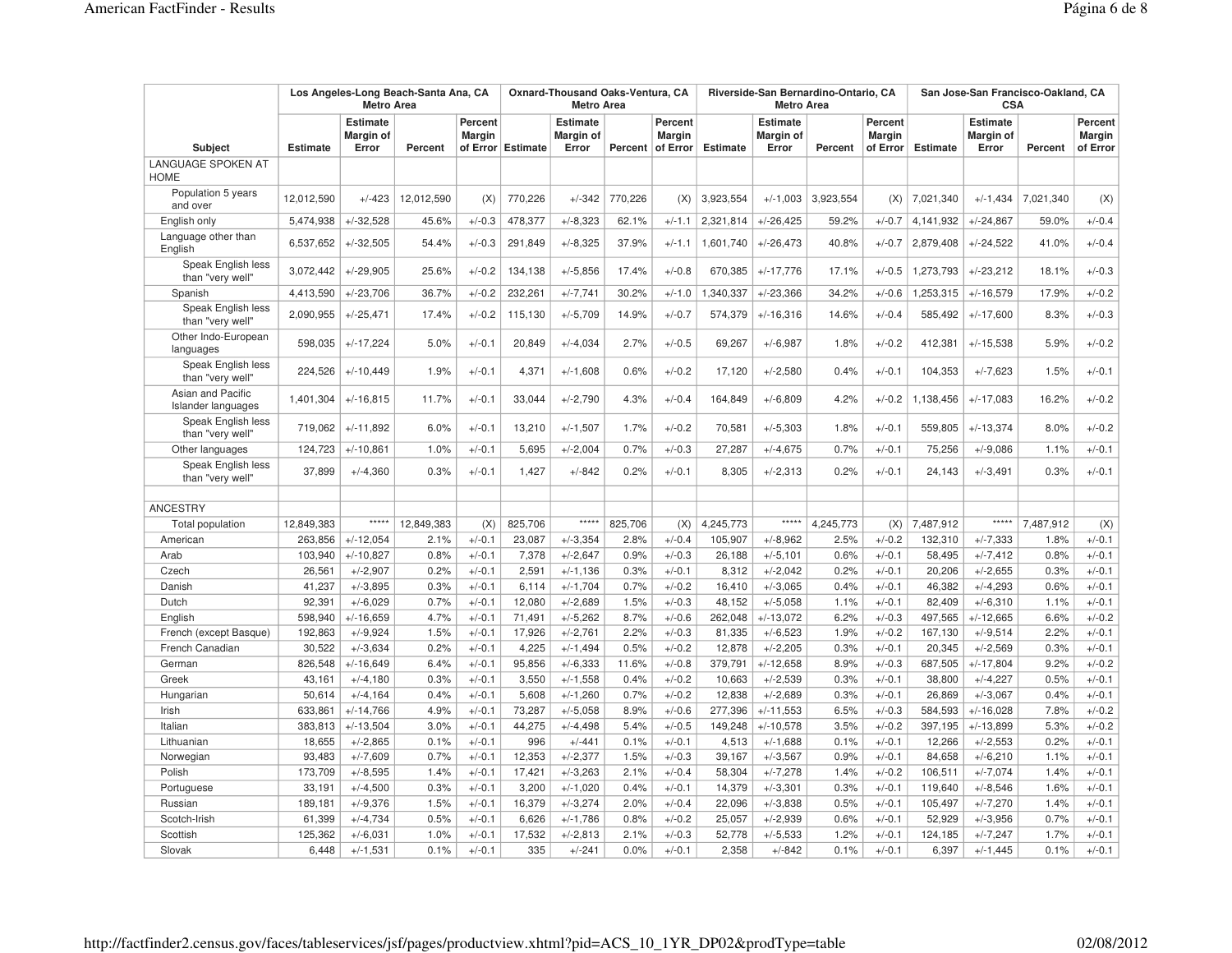|                                                   | Los Angeles-Long Beach-Santa Ana, CA<br>Metro Area |                                |         |                                 |                   |                                       |                  | <b>Oxnard-Thousand Oaks-Ventura, CA</b> |          | Riverside-San Bernardino-Ontario, CA<br><b>Metro Area</b> |         |                               | San Jose-San Francisco-Oakland, CA<br><b>CSA</b> |                                |         |                                      |  |
|---------------------------------------------------|----------------------------------------------------|--------------------------------|---------|---------------------------------|-------------------|---------------------------------------|------------------|-----------------------------------------|----------|-----------------------------------------------------------|---------|-------------------------------|--------------------------------------------------|--------------------------------|---------|--------------------------------------|--|
| Subject                                           | <b>Estimate</b>                                    | Estimate<br>Margin of<br>Error | Percent | <b>Percent</b><br><b>Margin</b> | of Error Estimate | <b>Estimate</b><br>Margin of<br>Error | Percent of Error | Percent<br><b>Margin</b>                | Estimate | Estimate<br><b>Margin of</b><br>Error                     | Percent | Percent<br>Marɑin<br>of Error | Estimate                                         | Estimate<br>Margin of<br>Error | Percent | Percent<br><b>Margin</b><br>of Error |  |
| Subsaharan African                                | 124.498                                            | $+/-10.396$                    | 1.0%    | $+/-0.1$                        | 2.459             | $+/-1.035$                            | 0.3%             | $+/-0.1$                                | 29.849   | $+/-6,119$                                                | 0.7%    | $+/-0.1$                      | 54.217                                           | $+/-6,702$                     | 0.7%    | $+/-0.1$                             |  |
| Swedish                                           | 106.591                                            | $+/-5.871$                     | 0.8%    | $+/-0.1$                        | 9.550             | $+/-2.054$                            | 1.2%             | $+/-0.2$                                | 41.593   | $+/-5.170$                                                | 1.0%    | $+/-0.1$                      | 106.737                                          | $+/-7.083$                     | 1.4%    | $+/-0.1$                             |  |
| Swiss                                             | 23,535                                             | $+/-3.582$                     | 0.2%    | $+/-0.1$                        | 2.363             | $+/-902$                              | 0.3%             | $+/-0.1$                                | 5.892    | $+/-1.591$                                                | 0.1%    | $+/-0.1$                      | 31.921                                           | $+/-3.549$                     | 0.4%    | $+/-0.1$                             |  |
| Ukrainian                                         | 26.795                                             | $+/-3.044$                     | 0.2%    | $+/-0.1$                        | 1.947             | $+/-665$                              | 0.2%             | $+/-0.1$                                | 5.848    | $+/-1.989$                                                | 0.1%    | $+/-0.1$                      | 23.110                                           | $+/-4.092$                     | 0.3%    | $+/-0.1$                             |  |
| Welsh                                             | 40.289                                             | $+/-3.888$                     | 0.3%    | $+/-0.1$                        | 5,592             | $+/-1,472$                            | 0.7%             | $+/-0.2$                                | 18.469   | $+/-3.079$                                                | 0.4%    | $+/-0.1$                      | 36.883                                           | $+/-3.152$                     | 0.5%    | $+/-0.1$                             |  |
| West Indian (excluding<br>Hispanic origin groups) | 34.514                                             | $+/-4.911$                     | 0.3%    | $+/-0.1$                        | 644               | $+/-625$                              | 0.1%             | $+/-0.1$                                | 12.160   | $+/-3.655$                                                | 0.3%    | $+/-0.1$                      | 12.303                                           | $+/-2.738$                     | 0.2%    | $+/-0.1$                             |  |

Source: U.S. Census Bureau, 2010 American Community Survey

Explanation of Symbols:

An "\*" entry in the margin of error column indicates that either no sample observations or too few sample observations were available to compute a standard error and thus the margin of error. A statistical test is not appropriate.

An '-' entry in the estimate column indicates that either no sample observations or too few sample observations were available to compute an estimate, or a ratio of medians cannot be calculated because one or both of the median estimates falls in the lowest interval or upper interval of an open-ended distribution.

An '-' following a median estimate means the median falls in the lowest interval of an open-ended distribution.

An '+' following a median estimate means the median falls in the upper interval of an open-ended distribution.

An '\*\*\*' entry in the margin of error column indicates that the median falls in the lowest interval or upper interval of an open-ended distribution. A statistical test is not appropriate.

An '\*\*\*\*\*' entry in the margin of error column indicates that the estimate is controlled. A statistical test for sampling variability is not appropriate.

An 'N' entry in the estimate and margin of error columns indicates that data for this geographic area cannot be displayed because the number of sample cases is too small.

An '(X)' means that the estimate is not applicable or not available.

Data are based on a sample and are subject to sampling variability. The degree of uncertainty for an estimate arising from sampling variability is represented through the use of a margin of error. The value shown here is the 90 percent margin of error. The margin of error can be interpreted roughly as providing a 90 percent probability that the interval defined by the estimate minus the margin of error and the estimate plus the margin of error (the lower and upper confidence bounds) contains the true value. In addition to sampling variability, the ACS estimates are subject to nonsampling error (for a discussion of nonsampling variability, see Accuracy of the Data). The effect of nonsampling error is not represented in these tables.

Starting in 2008, the Scotch-Irish category does not include Irish-Scotch. People who reported Irish-Scotch ancestry are classified under "Other groups," whereas in 2007 and earlier they were classified as Scotch-Irish.

Ancestry listed in this table refers to the total number of people who responded with a particular ancestry; for example, the estimate given for Russian represents the number of people who listed Russian as either their first or second ancestry. This table lists only the largest ancestry groups; see the Detailed Tables for more categories. Race and Hispanic origin groups are not included in this table because official data for those groups come from the Race and Hispanic origin questions rather than the ancestry question (see Demographic Table).

Data for year of entry of the native population reflect the year of entry into the U.S. by people who were born in Puerto Rico, U.S. Island Areas or born outside the U.S. to a U.S. citizen parent and who subsequently moved to the U.S.

The Census Bureau introduced a new set of disability questions in the 2008 ACS questionnaire. Accordingly, comparisons of disability data from 2008 or later with data from prior years are not recommended. For more information on these questions and their evaluation in the 2006 ACS Content Test, see the Evaluation Report Covering Disability.

While the 2010 American Community Survey (ACS) data generally reflect the December 2009 Office of Management and Budget (OMB) definitions of metropolitan and micropolitan statistical areas; in certain instances the names, codes, and boundaries of the principal cities shown in ACS tables may differ from the OMB definitions due to differences in the effective dates of the geographic entities.

Estimates of urban and rural population, housing units, and characteristics reflect boundaries of urban areas defined based on Census 2000 data. Boundaries for urban areas have not been updated since Census 2000. As a result, data for urban and rural areas from the ACS do not necessarily reflect the results of ongoing urbanization.